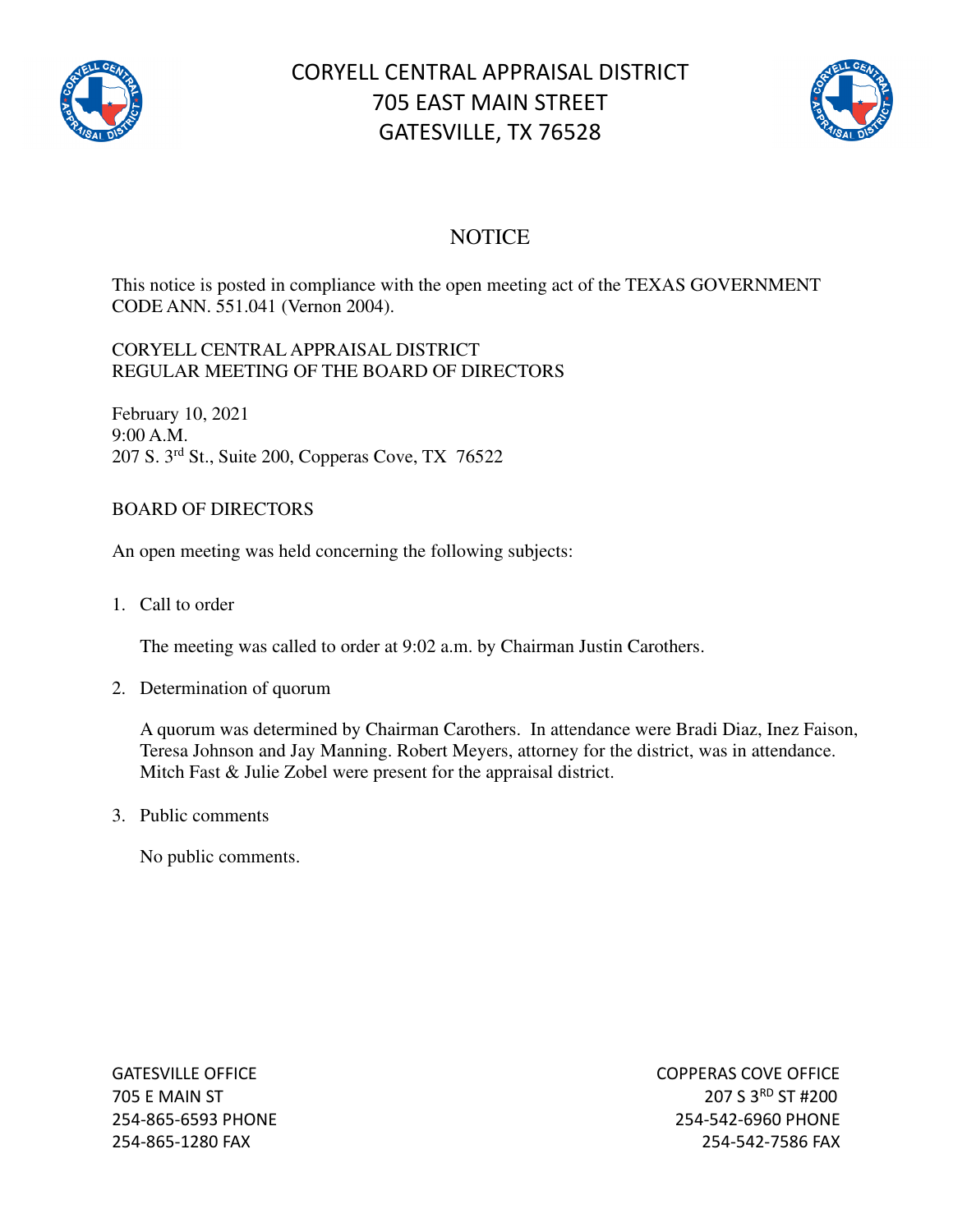



4. Consider approval of previous minutes.

A motion to approve the minutes from the January meeting with the following corrections was made by Inez Faison. The motion was seconded by Bradi Diaz. Motion carried unanimously.

5. Consider approval of previous minutes.

A motion to approve the minutes from the December meeting was made by Inez Faison. The motion was seconded by Jay Manning. Motion carried unanimously.

6. Consider approval of monthly financial reports.

The Chief Appraiser presented the November financial reports. A motion to approve the financial reports was made by Teresa Johnson. The motion was seconded by Jay Manning. Motion carried unanimously.

5. Consider approval of monthly financial reports.

The Chief Appraiser presented the December financial reports. A motion to table the approval of the monthly financial reports was made by Teresa Johnson. Jay Manning seconded the motion. The motion carried unanimously.

6. Consider course of action concerning approval of plans and specifications for remodel of 202 E. Robertson Ave, Copperas Cove, TX 76522.

The Chief Appraiser reported that the final plans and specifications have not been completed by the Neal Architectural Group, Inc. No action was taken.

7. Consider course of action concerning lease extension at the existing Copperas Cove Office location.

The Chief Appraiser presented a month-to-month contract amendment extension with Jack Smith, the property owner, for the current office location of the Copperas Cove office. A motion to authorize the Chief Appraiser to execute the contract amendment was made by Bradi Diaz. Inez Faison seconded the motion. The motion carried unanimously.

GATESVILLE OFFICE **COPPERAS COVE OF EXAMPLE 2** 705 E MAIN ST 207 S 3RD ST #200 254-865-6593 PHONE 254-542-6960 PHONE 254-865-1280 FAX 254-542-7586 FAX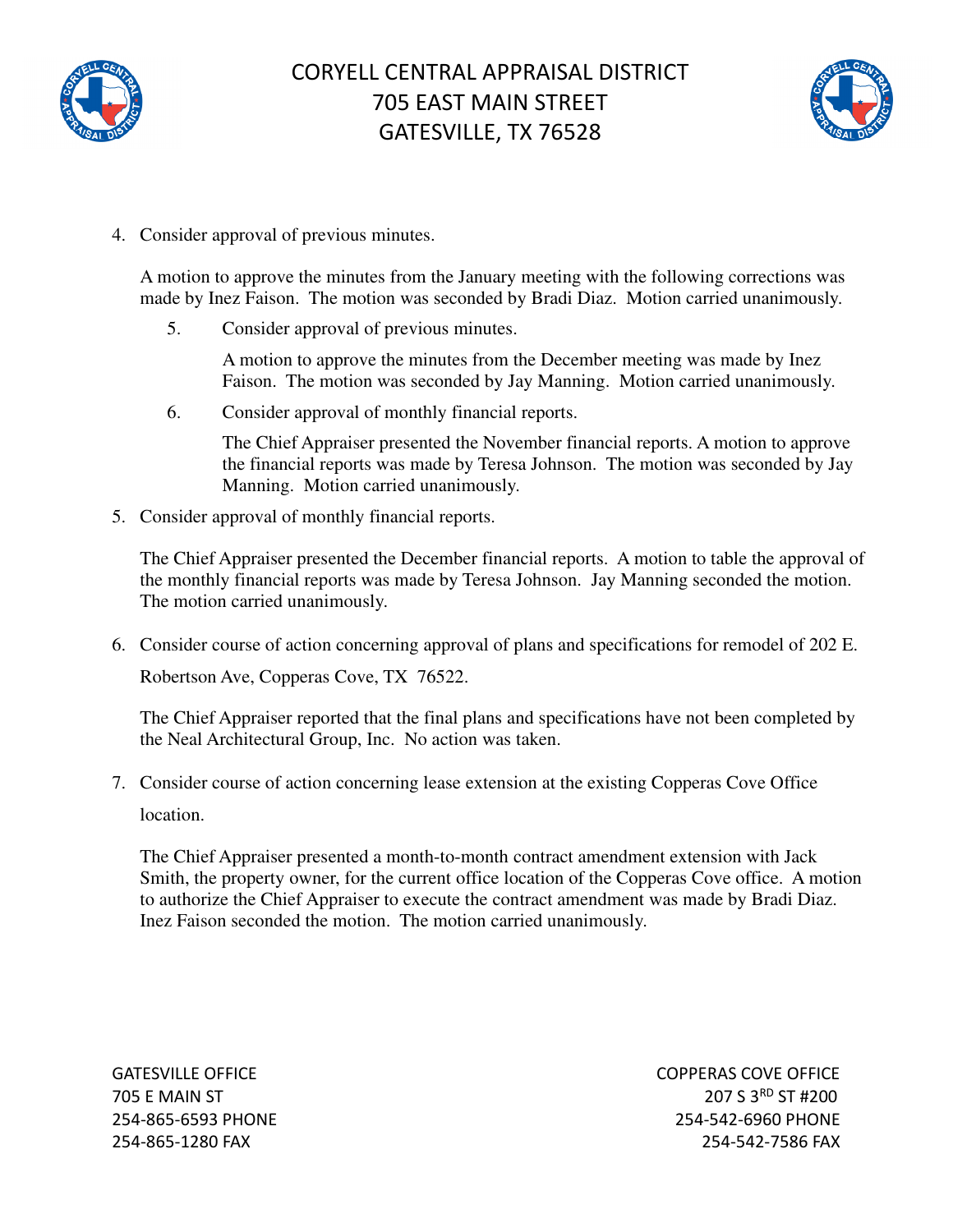



8. Consider course of action concerning settlement agreement with Security Benefit for reimbursement of legal fees associated with VCP Filing correction actions.

The Chief Appraiser presented a settlement agreement and release between Security Financial Resources, Inc. (SFR) and the Coryell CAD that reimburses the appraisal district for legal fees incurred during the VCP Filing correction action of the Money Purchase Pension Plan and Trust Number 701030. Teresa Johnson made a motion to authorize the Chief Appraiser to execute the agreement. Bradi Diaz seconded the motion. The motion carried unanimously.

9. Consider course of action concerning implementation of website in compliance with Section 26.17 of the Texas Property Tax Code and Senate Bill 2 (SB2).

The Chief Appraiser presented bids for the creation of the website required by Section26.17 of the Texas Property Tax Code and Senate Bill 2 (SB2). A recommendation to utilize BIS Consulting for the project was made by the Chief Appraiser due to the more robust website design and client support mechanisms they provide. Teresa Johnson made a motion to authorize the Chief Appraiser to contract with BIS Consulting to provide the website. Inez Faison seconded the motion. The motion carrier unanimously.

10. Chief Appraiser Report

- Preliminary Valuation Information for 2021 Appraisal Year
- Texas Comptroller Property Value Study Results for 2020
- 2020 MAP's Review Final Results
- 2021 Appraisal Notice Process
- 11. Discussion of appraised values, property tax exemptions and property characteristics on properties within the Coryell Central Appraisal District.

A brief discussion concerning property boundary issues in the Leon Junction area was held. No action was taken.

GATESVILLE OFFICE **COPPERAS COVE OF EXAMPLE 2** 705 E MAIN ST 207 S 3RD ST #200 254-865-6593 PHONE 254-542-6960 PHONE 254-865-1280 FAX 254-542-7586 FAX